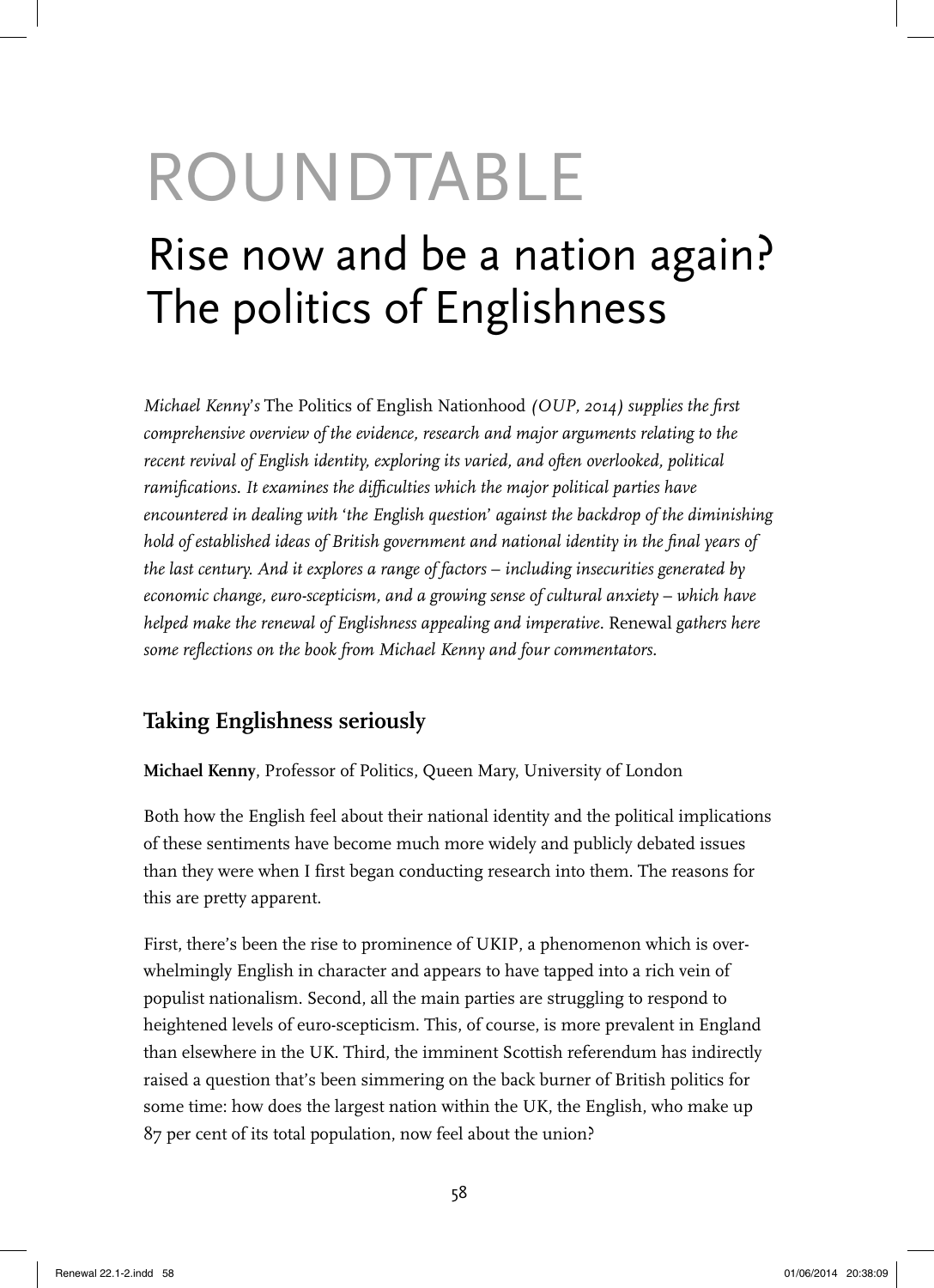This interest in Englishness in the political world is relatively new. Most of the time that I've been working on this, the subject has generally been viewed sceptically. 'What does this have to do with politics?' has been a fairly common response. This query reflects, I think, the enduring idea that Englishness is a cultural identity and ought to be kept separate from the loyalty the English people have shown, for the most part, to the British state.

Among progressives, this is translated into the familiar claim that the English never got around to crafting their own form of modern nationalism, and have been happy to remain the subjects of the antiquated British state. Those who did seek to politicise Englishness, it's long been argued, have done so by offering an insular, regressive and nostalgic fantasy. Many on the left continue to see this form of nationhood as politically conservative at best and xenophobic at worst.

In the course of writing this book, I've become increasingly sceptical about these assumptions. They do little, I think, to help us understand the nature and implications of a gathering sense of English identity or the emergence of England, rather than Britain, as the imagined community with which people are increasingly disposed to identify. There has been a considerable, demonstrable growth in the number of people who identify as solely or primarily English and a fairly marked decline in those who see themselves as British rather than English. There's lots of different polling but the most comprehensive poll of all is the census conducted a few years ago, which reported that, when people were forced to choose, 70 per cent of people in England regarded themselves as English, not British.

Recent polling also suggests that many of the English are increasingly disenchanted with the two unions to which England belongs: the EU and the UK. There has, in addition, been a proliferation of political ideas about, and claims upon, an English identity in the last twenty years. These are couched in a range of different ideological registers: populist and conservative, but also radical, liberal, and even occasionally socialist.

I argue, therefore, that we should consider these as competitive contributors to an emerging English imaginary, a rich and complex field of national meaning which endlessly harks back to long-standing myths, stories, and folkish ideas, as all nationalisms do, but which can also sustain a decidedly modern set of sensibilities and ideas among its subjects. There have always been different ways of expressing Englishness, and these reflect some of the geographically-rooted cultures and regional imbalances that have characterised this country.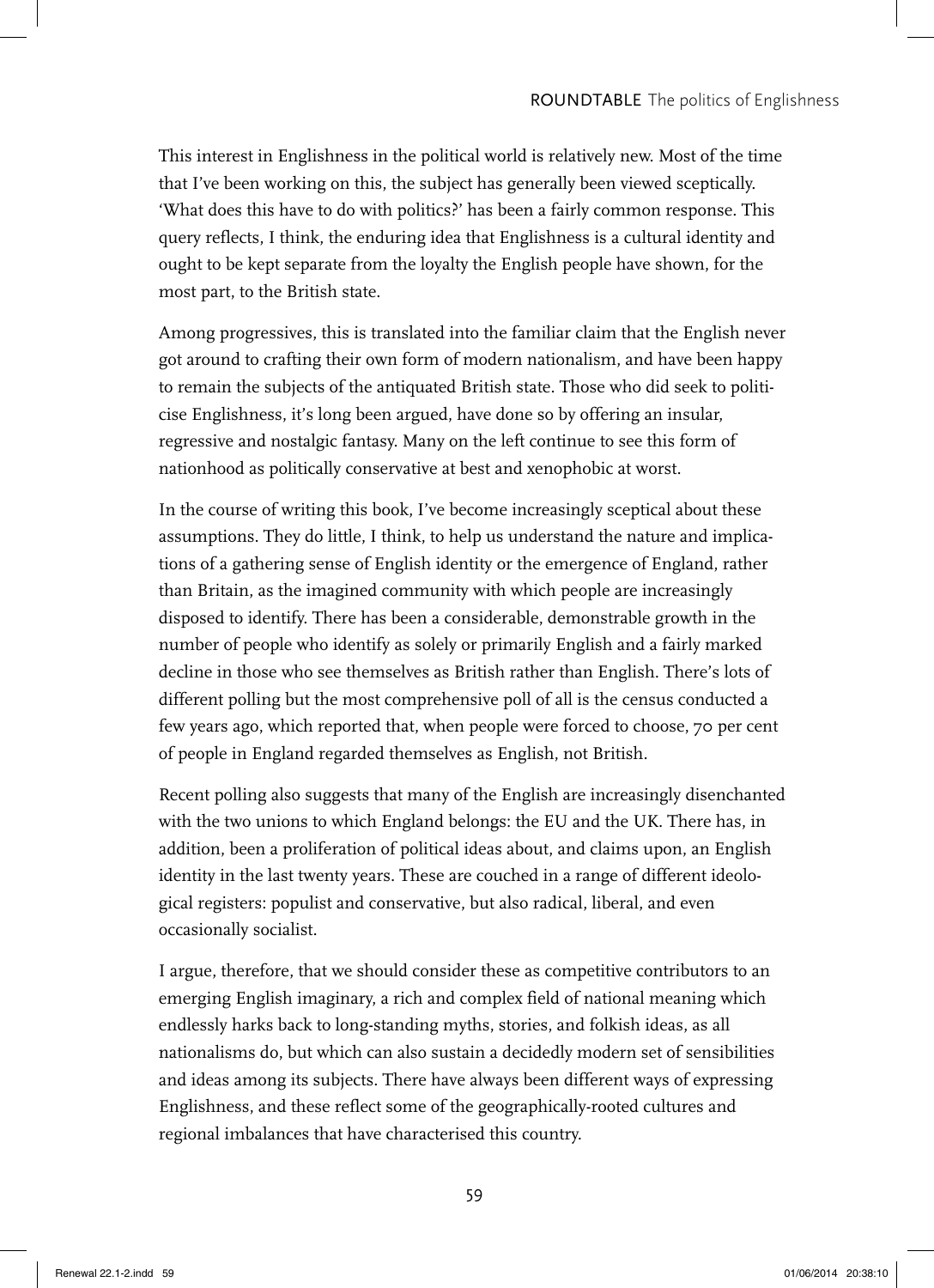A further defining feature of this form of national reimagining is the centrality within it of notions of place, locality, and landscape, the sense that the values and traditions associated with these are under threat, either from the globalised marketplace or from the large bureaucratic state. That sense of threat is a defining impulse within current forms of Englishness and is evoked in a very wide range of writings on the internet, in the media, and in a lot of cultural works. The iconic example of the latter is Jez Butterworth's play *Jerusalem.*

The origins of this complex shift in consciousness, I argue, lie in the years before devolution. Its roots and underlying dynamics stem from a combination of the early wave of euro-scepticism, the early 1990s, the significant forms of dislocation associated with the rapid transition to a post-industrial economy, and a waning of confidence among the political and cultural elites in the economic and political prospects for the UK. These different factors interacted to render England a more organic and resonant identification, a trend that has developed for the most part under the radar of party politics. Taking the even longer view, it becomes clearer that this is a long-running process. The last twenty years look like the latest and most dramatic phase of a process that I would suggest began sixty or seventy years ago, as Britain waned, both as an imperial state and also as a viable state-nation.

In the decade that followed these trends in the 1990s, Labour's championing of a liberal British nationhood may well have accentuated the appeal of forms of Englishness that expressed the sense of recoil against the political elite, increasingly perceived as metropolitan, out of touch, and condescending towards popular sensibilities. There are interesting and, as yet, unexplored parallels between the populist currents that broke into the political systems of numerous European countries in the last few years, and a shift towards a sense of ethnic majority nationalism among sections of the English public.

But there are differences too. While it remains true that most people from ethnic minority backgrounds are much more likely to identify as British than as English, there are intriguing signs that things may be changing in some of these communities too, though much more slowly and partially.

Various studies also suggest that white English people are far more likely to see their non-white neighbours as being co-nationals but are highly unlikely to think in this way of those from Muslim backgrounds. The increasing focus, which I chart in the book, upon the development of a multicultural sense of English nationhood,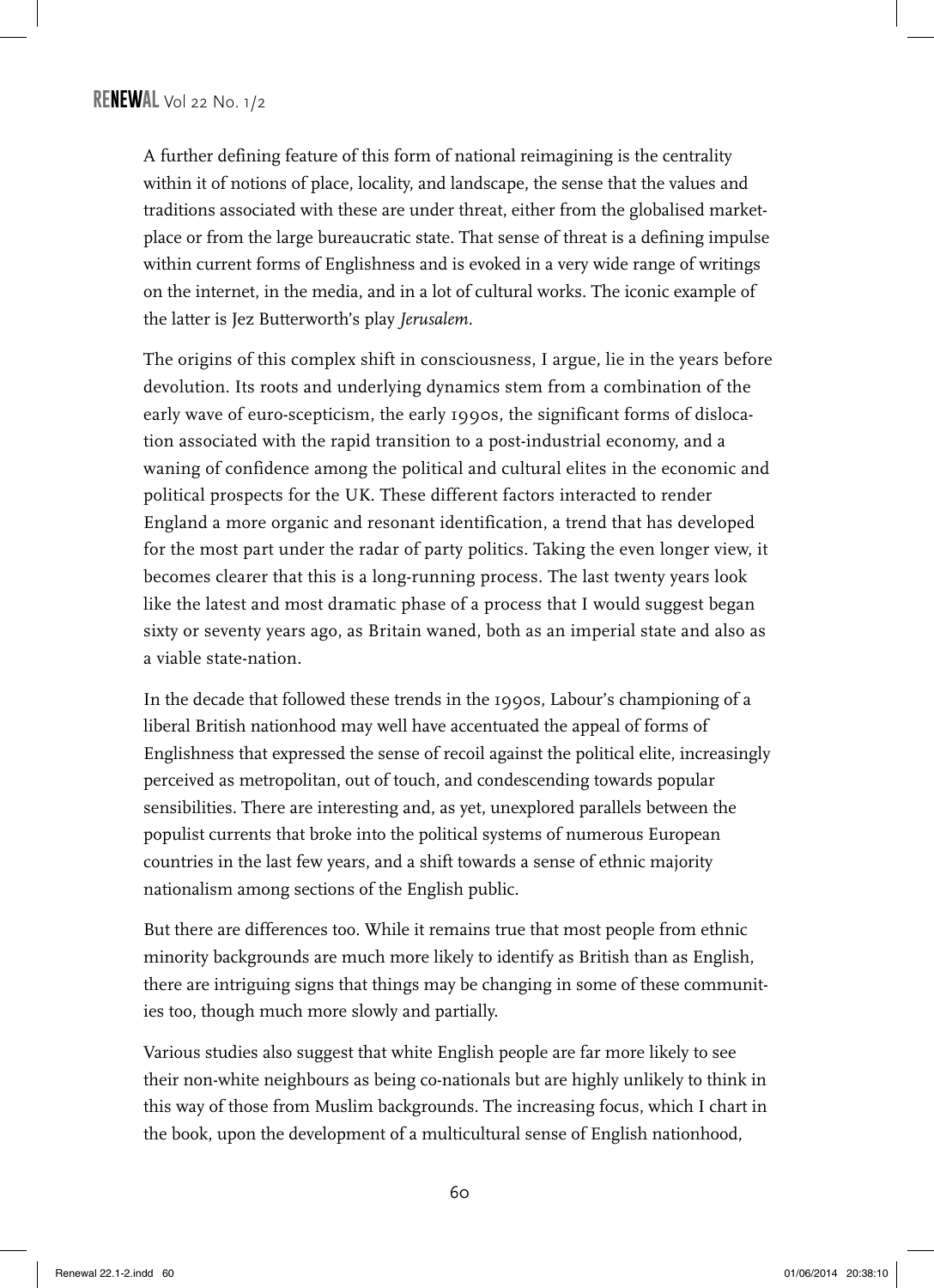carries a particular significance if the challenge of forging a civic English nationhood is ultimately to be embraced.

In order to grasp the kinds of resentment, anxiety, and hope that have been expressed through reference to English identity, I cast my net widely in terms of evidence and data writing the book. Frankly, at times it felt too wide, as this is a topic on which there is a voluminous range of material. While I have charted the endless polling on these issues that's taken place over the last two decades, I've also been drawn to make use of ethnographic and sociological studies and explored expressions of Englishness in many different parts of public culture. I've found that it has been in the worlds of cultural production, the arts, and popular culture that the quest for an English nationhood has been most powerfully expressed and negotiated.

There are clear signs of rising English grievance on such issues as the West Lothian question – the question of the anomalous position of Scottish MPs and their voting rights on English matters in the House of Commons – as well as the question of the distribution of public expenditure across the constituent territories of the UK. Yet it is tempting and I think misleading to overstate the populist cast of Englishness. For most people, being English and British remains an unexceptional fact, but the hyphen between these terms – Anglo-British is a clunky way of describing this form of identification – has come to acquire a much greater weight and significance as the English people are, contrary to expectations, starting to develop the kind of dual identification which has long been observed of, for instance, the Scots.

What then are the implications of these shifts for the political and policy communities that are primarily responsible for the governance of England? This, it seems to me, is an impossible question to answer with any degree of certainty at present. Some see the right answer as a separate parliament for the English; others favour some form of reform to the House of Commons – perhaps 'English votes for English laws'. Others, again, recommend the radical devolution of power within England. You might even extend this into the debate about Europe, where clearly, for some people, the holding of a referendum is one way of registering and responding to the rise of English grievance. There are a growing number of definitive answers to the English question.

My own conclusion is less straightforward and perhaps less satisfying. Before we can identify the most likely or desirable answers to the English question, we need to understand the disparate and fragmented character of contemporary Englishness and consider the prospect for a medley of different kinds of reforms, be these constitutional, cultural, or democratic in kind.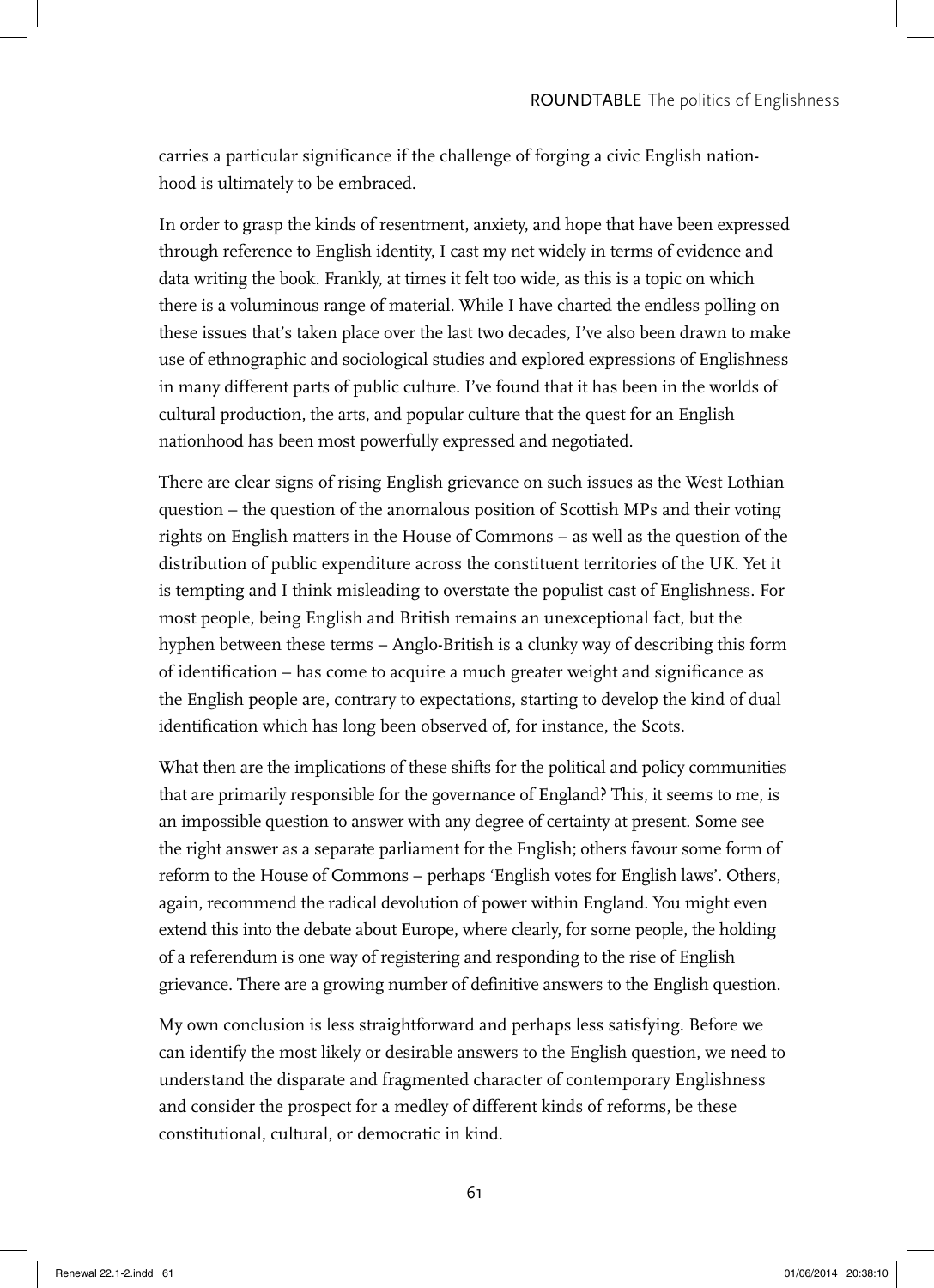There are, I would suggest, important connections between deepening disenchantment with politicians and the political system in this period, and the growing appeal of an English vernacular. It may well be that reconnecting people with politics may be one part of a larger, complicated, and probably quite messy answer, if there is such a thing, to this question. Above all, policy-makers need to consider whether making the English feel more engaged with the union and allowing them a greater sense of recognition for their own nationhood may actually be the surest way of preserving this entity over the longer term.

# **Englishness and the dilemmas of political leadership**

**Nick Pearce**, Director of the Institute for Public Policy Research

Michael Kenny has written a very important book. It is clear that there has been a rise in English political identity and a politicisation of English identity in recent years. The work that my colleague Guy Lodge and others have done at IPPR in the Future of England survey shows that very clearly (Lodge et al., 2012).

It's also important because for the first time, a political theorist has integrated perspectives from different disciplines – history, political theory, political science – and brought together reflections on culture and cultural change with an analysis of our political institutions and politics. That's very important, because just examining the politics of Englishness, without recognising these deeper cultural currents, misses many dimensions of the question. Conversely, thinking about cultural identity and the expressive dimensions of political life, without bringing them back into an understanding of politics, leads towards a form of populism.

The first thing I want to draw attention to is the conclusion, where Kenny cites Orwell, and discusses the pessimistic sentiment that you often get in the debate about Englishness – that with the abandonment of empire the English should retreat from broader entanglements and avoid grandiose modern enterprises.

You may remember Enoch Powell famously argued, when his beloved India became independent, that 'the Anglo-Saxon people' had to retreat to England, to the homeland, and take up the baton of their sovereignty there. Orwell says, in *The Road to Wigan Pier*, that the retreat of imperial England – though he approved of it – would inevitably reduce England 'to a cold and unimportant little island, where we shall all have to work very hard and live mainly on herrings and potatoes.'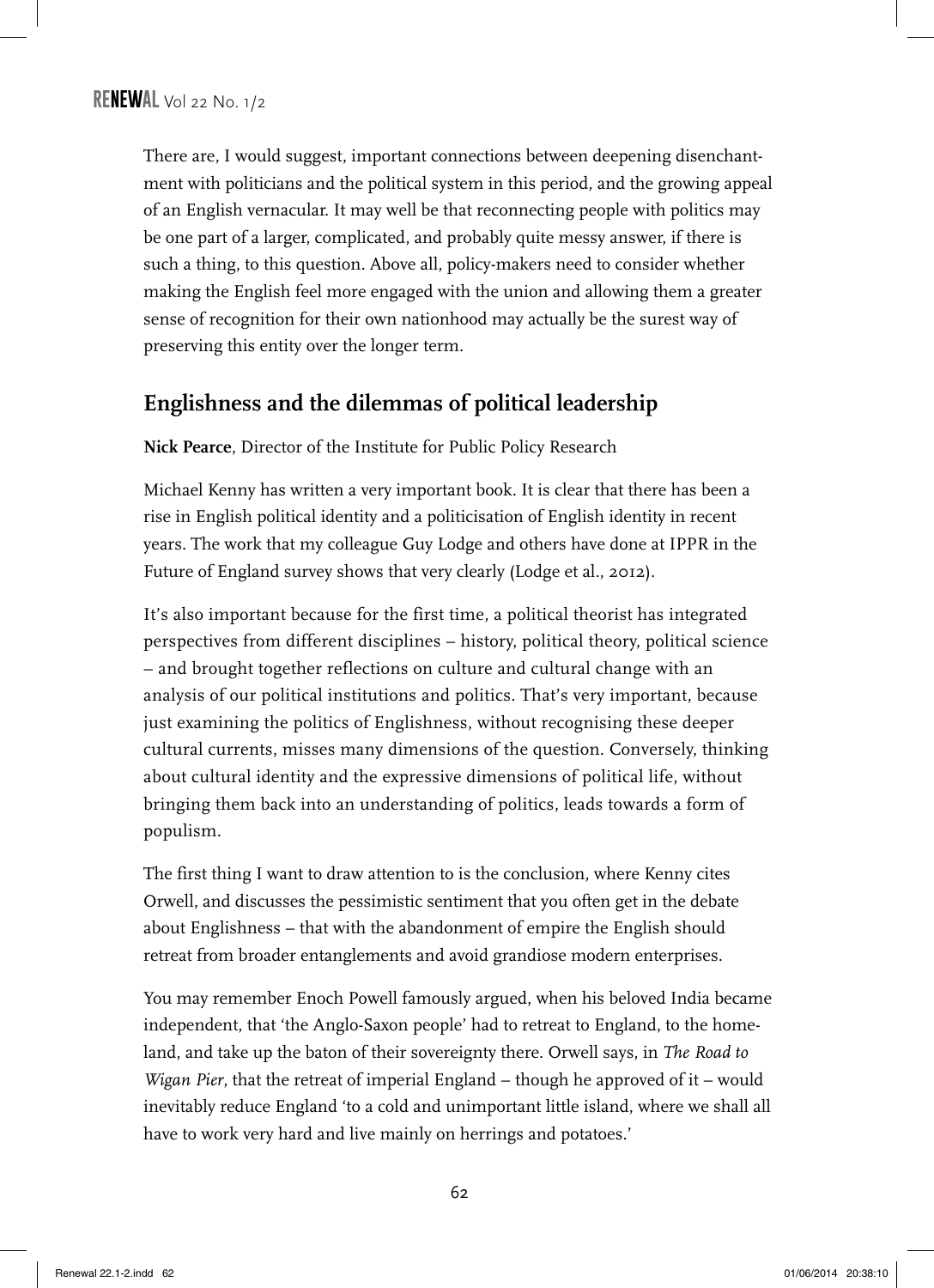The sense that the English can only be true to themselves and their culture by resisting the forces of, causes of, and entanglements with the wider world, as Kenny argues, remains a powerful cultural impulse. I think that at the heart of this is the sense of sovereignty which animates the English. It's noticeable that in much of continental Europe in the post-war period, precisely to prevent a retreat to fascism and authoritarianism, the executive governments of the emergent post-war democracies were overlaid with checks and balances. That wasn't the case here; we emerged from the war with a unified sense of popular sovereignty expressed in parliamentary sovereignty. We, and our political elites in particular, found it very hard to come to terms with the loss of that sovereignty. This, I think, explains a great deal about euro-scepticism: we can't adjust ourselves to the notion of some sharing of our sovereignty with other European partners, or to the sense that we are not, as it were, kings in our own land. You see this sentiment a lot in conservative and populist discourse about Englishness. The response is not, of course, to argue that you should seek to restore a unified sovereignty, but to try to respond to the democratic deficit that it also expresses. The sense of democratic disempowerment of the English, I think, is an important and powerful one and needs to be addressed.

The second issue that's very important in Kenny's book is that he evokes a capacious Englishness for this imagined community. It is one with many different currents; he talks about 'a prospective civic nationality among the English' being 'likely to emanate from conservative, as well as liberal, sources' (Kenny, 2014, 241). That's a crucial point; if you want to respond to this rise of cultural and political Englishness by recognising it has many different dimensions and seeking to take it in directions which are more open, and tolerant, and progressive, then understanding that many of its co-ordinates will be conservative, as well as liberal, is very important, particularly for people on the left. It implies that some of the hostility to and denigration of Little England has to be reassessed.

I think there are some big implications for the future in what Kenny argues, firstly for political leadership. Cultural politics and the expressive dimension of politics are very hard for political leaders and politicians to get their heads round. I've also enjoyed Jez Butterworth's plays, *Dr Dee* at the English National Opera, the folk revival, PJ Harvey's albums and so forth. These trends are very important, but they're hard for politicians to respond to: what does it mean to be a political leader who can understand those cultural shifts and harness them?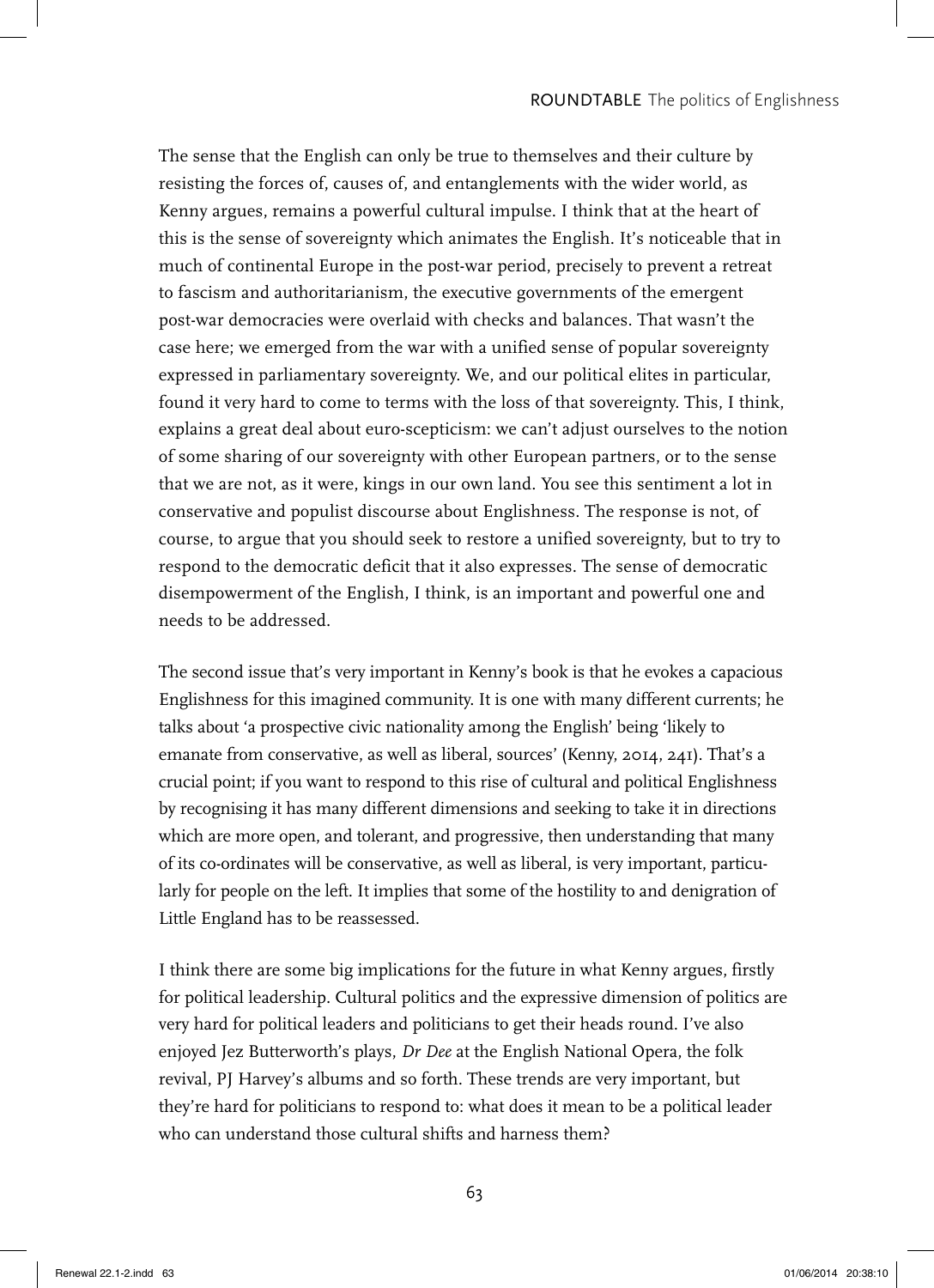Of course, populist politicians can claim an authenticity precisely by *not* being responsible politicians. They can say, 'we are responsive, we claim to speak for the people', but in so doing eschew the difficult business of responsible government.

Politicians today are increasingly caught in this tension between wanting to be responsive to the populations that they seek to serve and at the same time fiscally responsible, responsible in how they govern, responsible to their partners, responsible to other multi-national agencies and alliances to which they belong. This tension between responsiveness and responsibility is a very difficult one for them to navigate and implies a very different kind of political leadership, one that is better able to work with civil society, is more open to other political traditions, is more aware of its limitations, and more aware of how it might share power with others.

Populists can ignore all that, precisely because they claim not to be responsible. For example, in the case of the Five Star Movement in Italy, standing on a manifesto and then refusing to serve in the government on the basis of that manifesto, offers the paradigmatic example of authenticity bought at a price of irresponsibility. The challenge for politicians today of being both responsive and responsible is a very important one.

Kenny examines the implications of Englishness for the state in great detail. I don't share Tom Nairn's and Perry Anderson's dismissal of 'Ukania', the notion that the British state is irredeemably antiquated and has no future. The United Kingdom is very important, but the dynamics of reform are now unstoppable. The UK needs reshaping and that will have to take, in some part, federal dimensions, although that raises a very difficult set of questions. Certainly for the English, it must involve all Englishmen and women; we need, as they used to say at the beginning of the twentieth century, 'home rule all round'. I don't think that means an English parliament, because of the problematic nature of such a parliament co-existing with others in the union, but I do think it means more English devolution to our cities and counties. There needs to be a much firmer push towards responding to the rise in English sentiment by devolving more power.

Finally, for the left, I think Kenny very convincingly shows that the attempt to create a civic British identity, by my former boss at Number 10, Gordon Brown, and others, was a failure. It was too thin and didn't attach itself to any real currents in society. We need to rethink these issues on the left, and responding to Englishness must be part of that. It is to the credit of the Blue Labour group in the Labour Party that they have tried to register these concerns, and to renew an attachment to English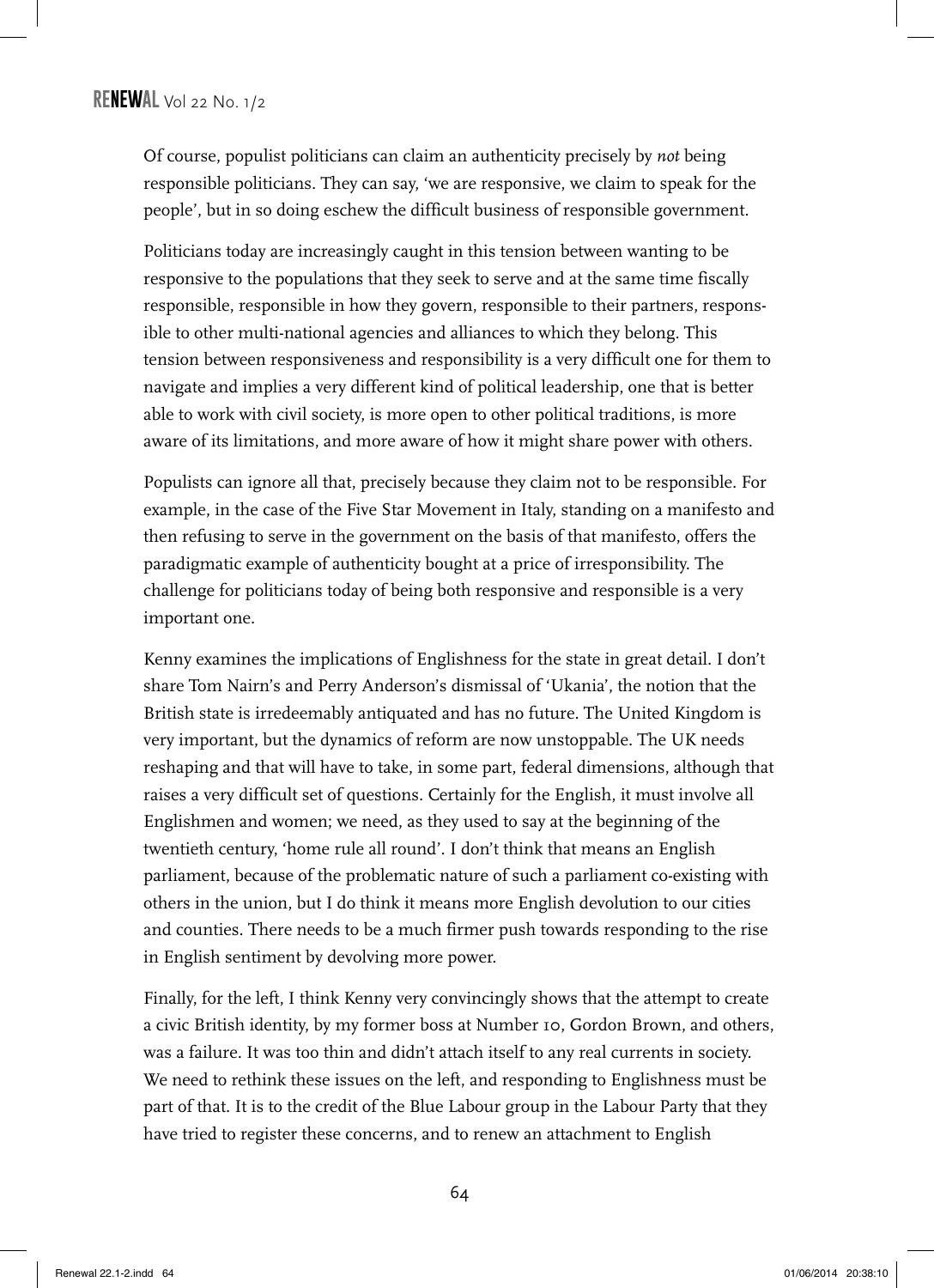socialist and Labour traditions. My concern about how they do that is that they exclude many of the liberal and other parts of that tradition. I think in order fully to respond to Englishness, an appreciation of the interweaving of liberal and social democratic or Labour traditions is very important. That is something that has to be taken forward by the centre-left as a project. People like Jon Cruddas, John Denham and others who raise these concerns are onto something important.

The danger for the Labour Party if it remains the defender of a status quo settlement, whether it's in Scotland, Wales, or in England, is that the bastions of that settlement will crumble, just as they did for the post-war Keynesian settlement in the 1980s. Unless they attach themselves to some rising forces in our society, including the rising sense of Englishness, they will, I'm afraid, be on the wrong side of history. It's therefore a very important theme for people on the left to get right.

# **An opportunity for the left?**

#### **Matthew d'Ancona**, columnist for the *Evening Standard*

It's quite rare that you can say not only that you enjoyed a book but that it changed your thinking on a subject. The reason this book did that is that I have a reflex response to the concept or category of Englishness, which, if I'm brutally honest, has a lot to do with my personal background as much as any rational thinking. I'm Maltese by background; my father came here and settled. I think of myself as a Londoner and as a Briton. Growing up in South London, the English flag was very rarely seen, except, I remember, vividly brandished by the League of St George, a variant on the National Front and one of the many fascistic organisations that arose then.

I'd always thought that English was a much less attractive way of denoting the identity of the country I lived in than Britishness. Englishness was associated with, it seemed to me, an exclusive identity, and tended to be an angry reflex against change. It tended to have a smallness about it; it was pinched and quite Lenten, whereas Britishness I associated with porousness, with confidence, with pluralism, things that I liked about living here.

Also, whenever England was discussed, it was discussed in elegiac terms, whether it was the Sex Pistols singing, 'there's no future in England's dreaming', or a fewer decibels lower, Roger Scruton, whose book, which Michael Kenny references, suggests that England is fit only for elegiac treatment.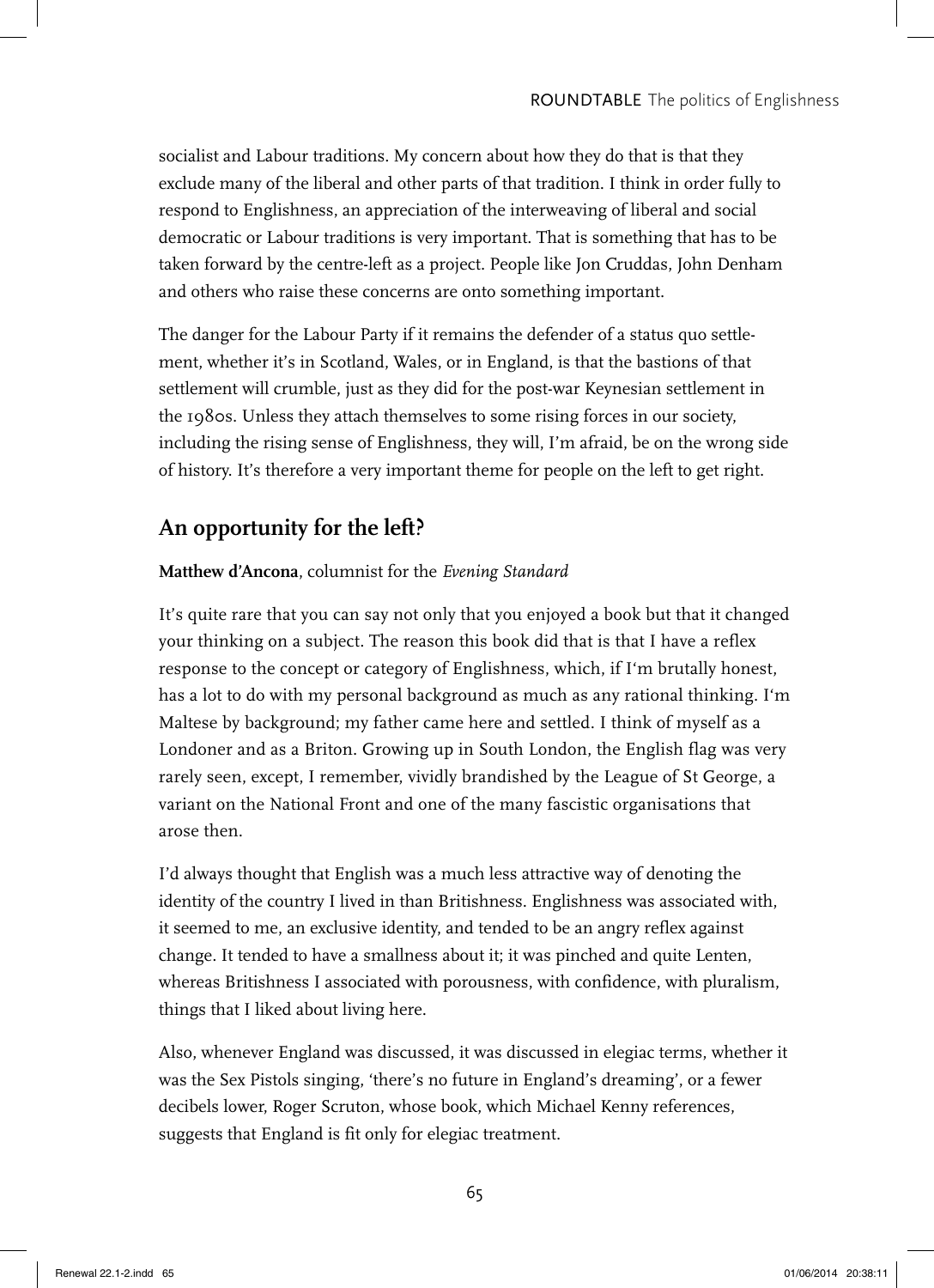I think, therefore, that there was a strong cultural dimension to this. I've mentioned the Sex Pistols, but I think that The Smiths also contributed to the idea that England was not only miserable but dying, whereas Britain, co-terminously, seemed to be doing the opposite. Naturally, one wanted to be part of the bit that was growing, prosperous, and open-minded, which was Britain and Britishness.

Nick Pearce mentioned his former boss's attempt to corral these ideas into some sort of format, and I have to put my cards on the table and say that I was part of that enterprise. Gordon Brown asked me to edit a book on Britishness, which I did. It certainly illustrated the problem that arose for all of those who were doing what I and many others were trying to do, which was to capture Britishness in a sense that didn't just end up with a series of, frankly, meaningless bromides: being nice to people and believing in the NHS, which is admirable but doesn't get you very far.

I'd reached, before reading Michael Kenny's book, something of an impasse on this subject. So it's a well-timed book, and a very distinguished contribution to a debate that's been fermenting for some time. We needed a book like this, because in all sorts of ways and at all sorts of levels of intellectual and emotional engagement we are, I think, interrogating our identity on these islands.

There is, straightforwardly, the Scottish referendum; there may be an EU referendum; I tend to the view actually that that is more likely than not. My understanding of the Miliband pledge is that if you look at the legal niceties within it, it is probable that it will, at the very least, trigger judicial review and we might well end up with a referendum almost by accident. That is yet another aspect to all this, but more immediately we have had the unlikely scenario of Nick Clegg and Nigel Farage debating Europe, but of course debating really what we're talking about on this roundtable as well. These are prisms through which we are looking at the same questions about who we are and what we are in different forms.

Nick Pearce raised the issue of identity politics and the importance of the left not being left behind. I think that's true, in fact, across the spectrum. In the same way as in the late 1970s and early 1980s it was quite clear that there were a series of tectonic economic and geo-political issues that you either were aware of or you weren't, I think that much the same is going on at the moment in terms of identity.

There are a number of reasons why this is so. One is that globalisation has lost its capacity to trigger deference. That's not to say that it's about to end, as some would wish, but the background noise of globalisation as a reliable source of democratisa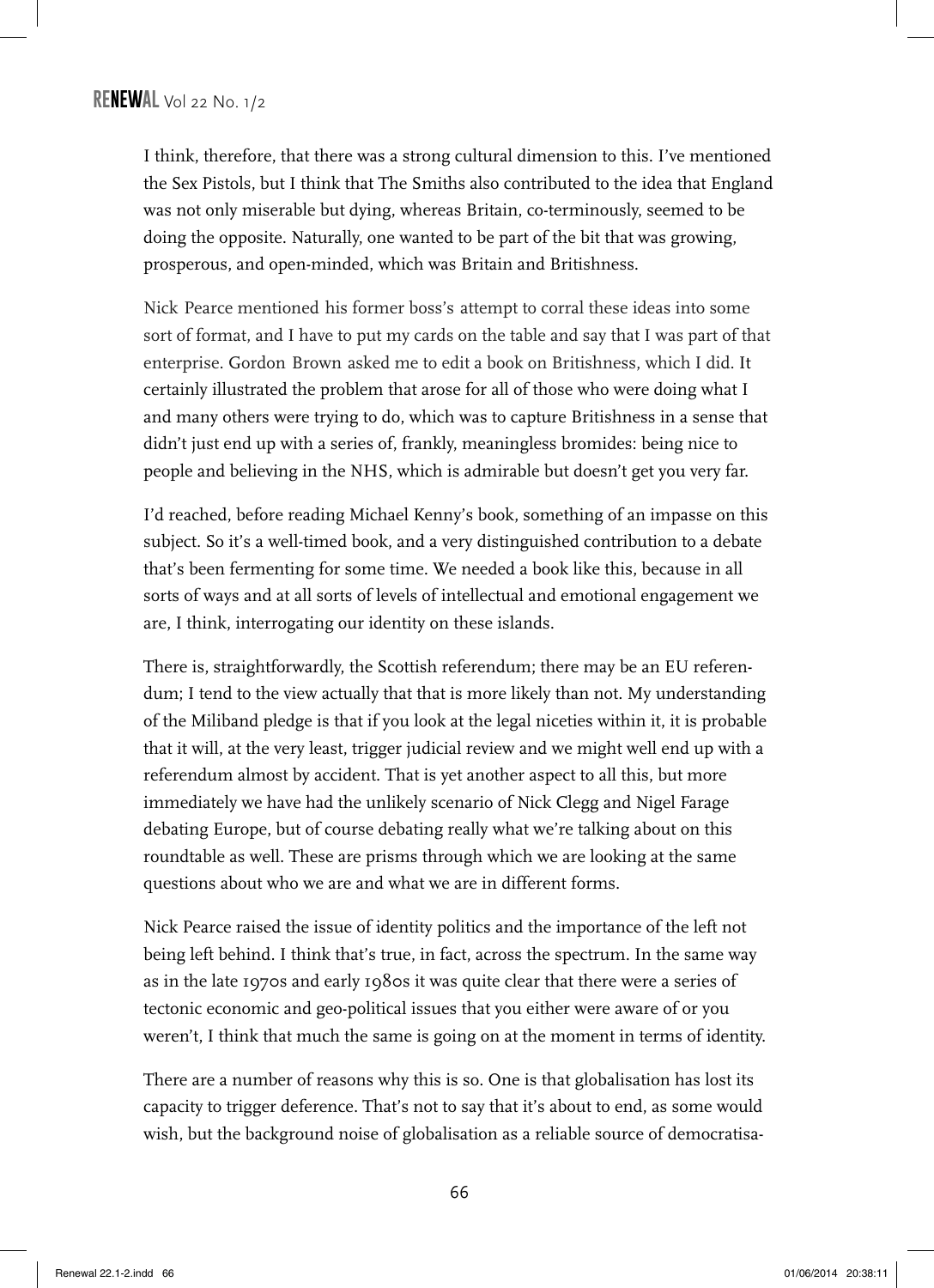tion and growing prosperity has gone because of the crash. We are increasingly unsure what to do with it or about it, and that in turn makes us wonder what role the nation state or unions of nation states have in contributing to our lives and shaping our daily existence.

At the same time, just as globalisation is – I'm not going to say, 'in crisis', because people always say everything is 'in crisis' – under scrutiny, we're witnessing a radical localisation of daily life. By that, I'm not referring to town halls but to the way in which people exist, to widespread individualisation, and also to changes in the formation of communities, whether virtual or real, and the way that they take decisions. That ranges from Academies and Free Schools, to the way that people shop. These are extremely important changes in the way that we live and they affect not only consumer behaviour but behaviour full stop. If one is trying to assess what a country is now, and how it shapes its future, you have to take account of all these forces.

We live in a world of porous identities; the role of nationhood isn't clear, but it's obviously undergoing change. What was most uplifting about the book was the positive clarion call to reclaim Englishness. There's been a bit of this in popular culture since Euro '96: that, really, was the moment when the St George's flag started to be decontaminated, to be hung in windows or in taxicabs. That may sound a cosmetic and trivial example, but I actually think quite the opposite; it's very important.

This has led to the Blue Labour phenomenon – which Nick Pearce has already alluded to – an attempt on the left to get somewhere in the debate over what Englishness is. Jon Cruddas is an extremely important part of that. Ed Miliband made an attempt in a speech at the Royal Festival Hall a couple of years ago, which I think could fairly be described as 'a work in progress'. It wasn't clear to me that any of the values that he identified as 'English' could not also be described as 'British', but one has to give him credit for trying, because this is an issue that I think the Conservatives won't go within a million miles of, for the simple reason that in their hearts they think of themselves as the English party but cannot possibly advertise the fact. There is, perhaps, an opportunity for the left to fill that vacuum.

I want to finish with, again, my personal response to the book; I think the reason I found it uplifting (not something you can honestly say often about a scholarly book), is that it made me think that perhaps I'd been looking at it the wrong way round: that the British identity of, as Michael Kenny puts it, 'clubs, codes, and commerce' has actually been underpinned all along by an English ideal of generosity, diversity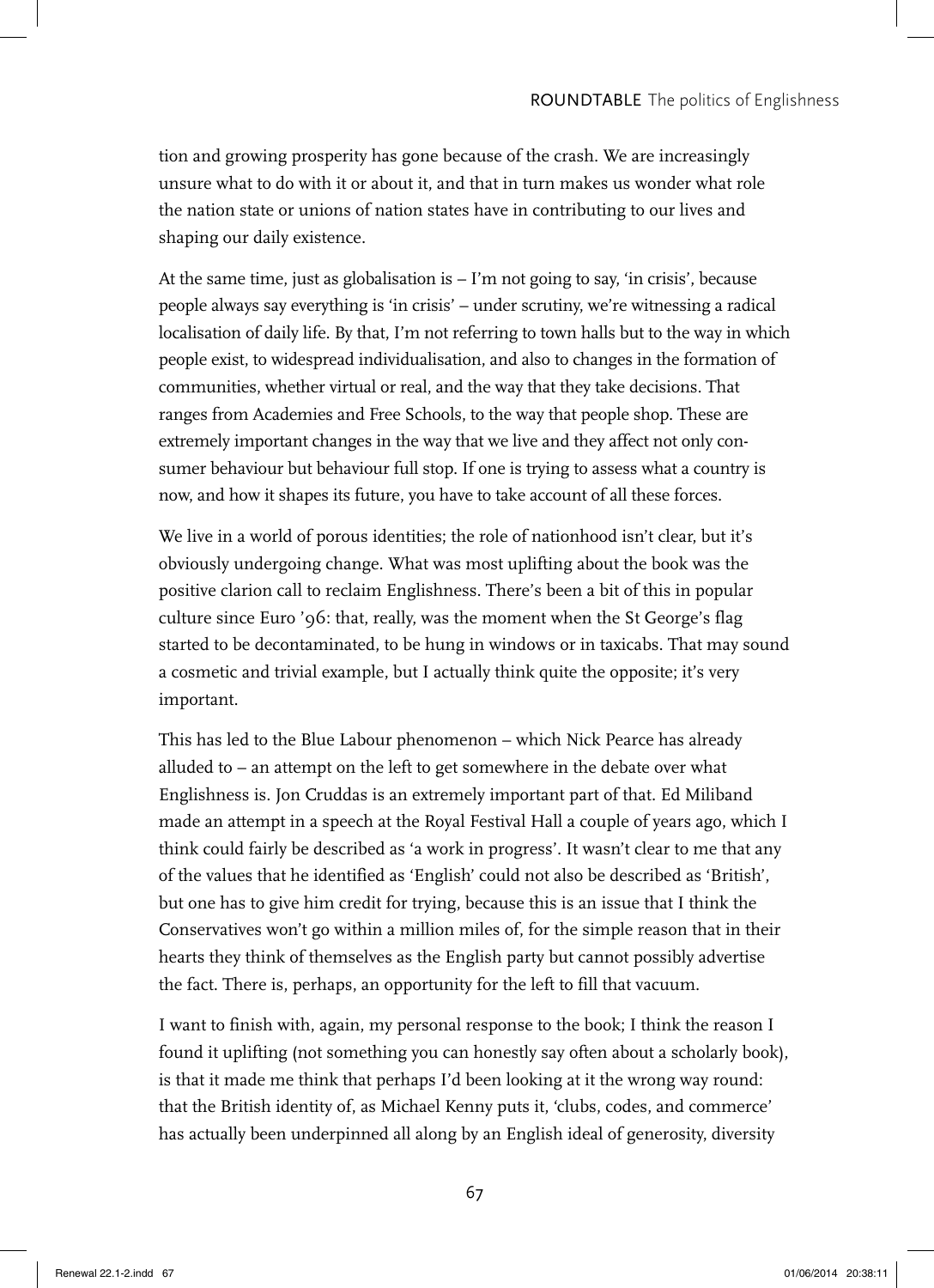and, as he put it, 'Arcadianism' that is rooted in place, but not in some Teutonic notion of *Heimat* or ethnicity, but something much more open.

That's a tantalising way to approach Englishness. It is, by definition, a question rather than an answer, but that doesn't mean it's not worth asking; quite the opposite. Towards the end, Kenny says that 'Englishness is open to political appropriation.' That is a challenge and a warning. You only need to look at the flourishing of groups on the right to realise that it's very important for the centre-right and the left to weigh into the debate on Englishness, because the worst possible thing to happen would be for the debate, which is undoubtedly going to continue, to happen by default. I am persuaded, then, that what used to be called 'Little England' could be big.

#### **The British question**

**Andrew Gamble**, Professor of Politics, Queen's College, Cambridge

There's a lot to say about this book; reclaiming Englishness is a very interesting project. I gather that when David Cameron rang Vladimir Putin to remonstrate about Crimea, all that Putin would talk about was Scotland!

I was pleased to see on the BBC website recently that a movement has been launched in Donetsk to return Donetsk to England, on the grounds apparently that it was founded by someone from Wales. We are confused, so it's understandable that people in Donetsk might be confused as well. But there is a serious point here, that the problems of post-imperial unions do sometimes take much uglier forms than we're seeing in Britain.

Michael Kenny's insistence that the revival of Englishness is more than just a response to devolution is very important. As he emphasises, the response to the European Union has clearly been one of the main drivers of a new sense of Englishness: think of the famous Metric Martyrs, who said, 'I am English; I am not European.'

Some of the most interesting material in the book relates to culture and the way that cultural shifts have occurred: flags, sport, and national myths. Kenny highlights the number of people who have said, 'the English have no national myths', when actually the problem is that the English are dripping with national myths! So the book, it seems to me, is a series of correctives to a whole lot of misconceptions about England and the English.

In theoretical terms, for me the central point is Kenny's critique of Tom Nairn. It's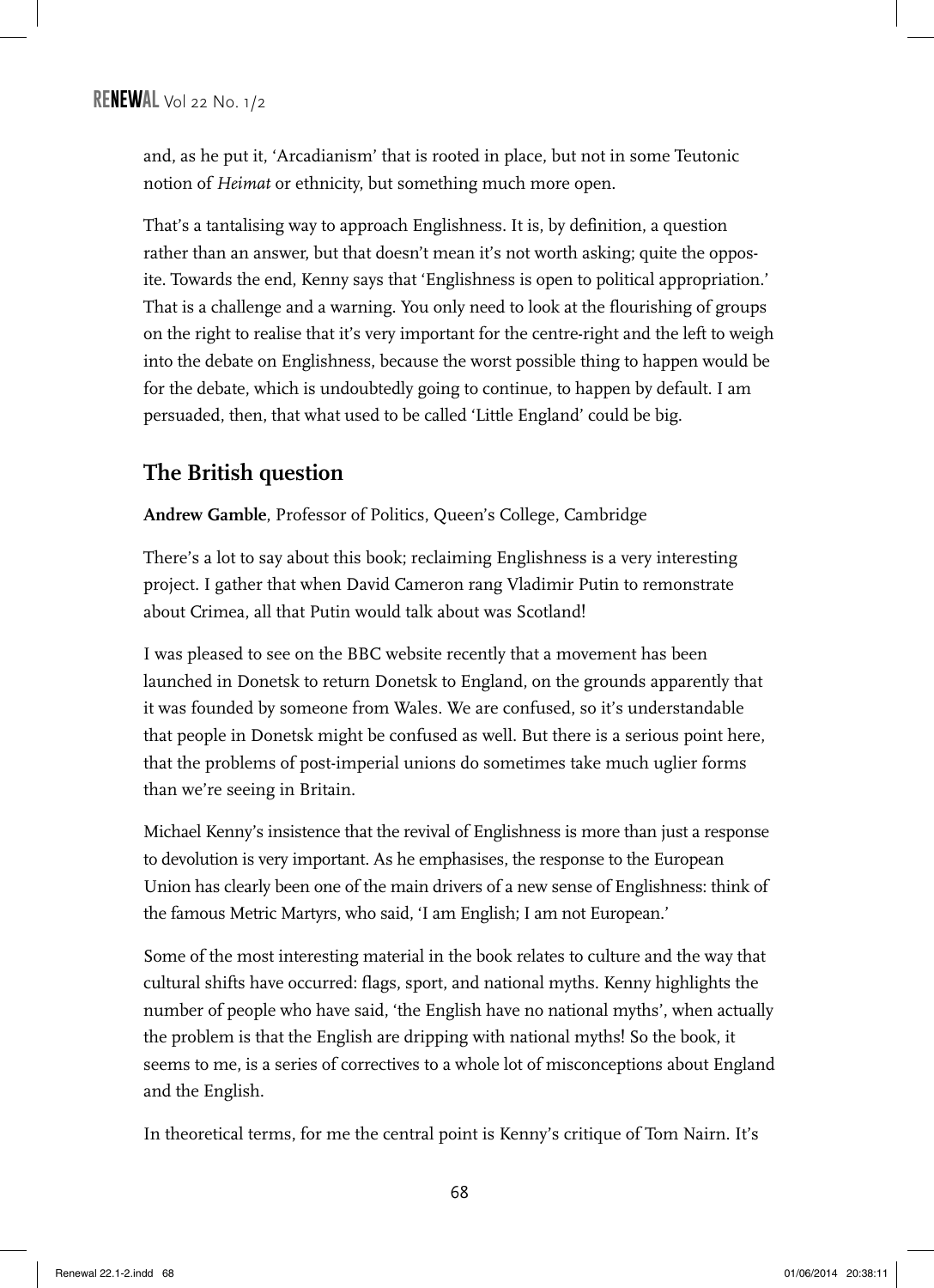very important, because Nairn's view did acquire an authority, particularly in academic treatments of Englishness and of the British state, and whilst I still feel it has many insights, there is also a very important critique to be made of it. Kenny makes that critique, drawing on his previous work on the first New Left; he uses E. P. Thompson very interestingly and also draws on Pocock's critique of Nairn. This gives you a much more interesting view of that whole debate rather than just assuming that Nairn is the final word to say about England and Englishness.

A third point relates to the project of reclaiming Englishness and showing its diversity. The book is extraordinarily rich in that way, showing the conservative and progressive traditions of Englishness. Many different strands have gone into our understanding of what Englishness is, but many of them we are hardly aware of. That's because, as Kenny says, too often our notions of Englishness have been refracted through things like the English Defence League. Englishness has often been pigeonholed in a particular way, which has blotted out its much richer heritage. I'm thoroughly persuaded by this argument about the flexibility of Englishness, about the experimental character of this identity, and about the potential for its development.

Finally, I want to raise a couple of questions. In the conclusion there's a great quotation from John Fowles, who said 'we have to be British and we want to be English' (Kenny, 2014, 235). I thought that was a really interesting formulation, because you could also say, 'the question for the Scots is: do they have to be British but want to be Scottish?' That question goes to the heart of whether alongside reclaiming Englishness there is also still a space for Britain, even at this late stage of the referendum campaign with the polls tightening.

The problem is that so much of the discourse still treats England as the exceptional nation. So long as that is the case and so long as there is, particularly amongst the political elites across the political spectrum, an all-too-easy identification of England with Britain, it makes it very difficult to reinvent Britishness in a form which is likely to hold the United Kingdom together. In some ways the worst possible result in the referendum looks like the one we're heading for – a narrow victory for either the 'Yes' campaign or for the 'No' campaign – which raises huge problems about the legitimacy of the result for the future.

The other point that comes out of the book, which I think is a huge problem for the future, is the way that the political elite – again, across the political spectrum – have lost a certain empathy with ordinary forms of Englishness and so liberal, cosmopolitan ideas and values tend to predominate. I think the wedge which has appeared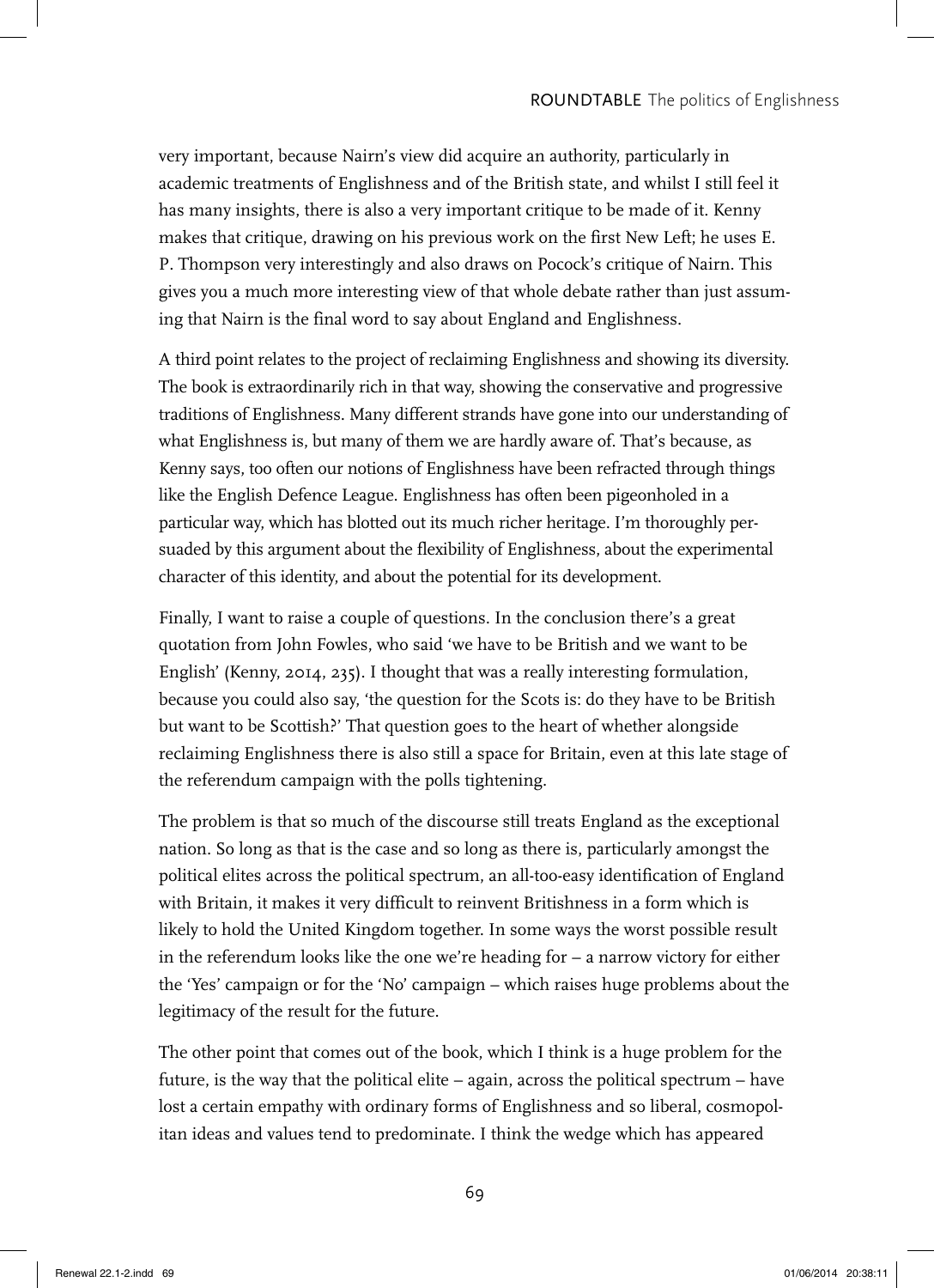between the elites and large numbers of ordinary voters is a worrying feature of our politics. It's something which Nigel Farage is exploiting for all he can get, although of course he is partly, in a sense, of the liberal cosmopolitan elite – but that's how populists always play it.

A lot of the problems, moving forward, come down to the size of England. This is such an unbalanced union that actually the move to devolution caused major problems. We can now see that both John Major and Tam Dalyell were right: if you begin tinkering with this very delicate system of governance, you unleash forces that are very difficult to control. The implications of giving devolution to parts of the United Kingdom and not to the whole, in particular not to England, has now come back to haunt us.

For me, the question of Englishness is also the question of Britain. Britain, for me, stands for broader engagement with the world. The two unions, within the United Kingdom and the union which we're members of in Europe, are at its heart. We're now facing potentially two referendums, and there's a curious symmetry about them. In the Scottish referendum, the Scots are asking to leave the United Kingdom in order to be independent. The people backing a referendum on the European Union want the same thing: independence for the United Kingdom from the rest of Europe. The great difficulty is finding another language in which the different ideas of national identity of Englishness, Scottishness, and Welshness can also co-exist in larger co-operative entities. I think the world is the poorer if we can't sustain unions, if we contract. Michael Kenny's book is an absolutely essential read for everyone grappling with these issues.

#### **Keeping pace with identity politics**

**Judith Bara**, Senior Lecturer in Politics, Queen Mary, University of London

The main aims of Michael Kenny's book are, first, to reveal the limited and/or partisan approach to Englishness that's generally been taken in both academic and public discourse, and, second, to seek insights from other disciplines. He reaches, as he puts it, 'beyond the specialist communities of scholarship' (Kenny, 2014, 3). This is set around, in part, what Kenny dubs (following Anthony Barnett) 'the strange half diffusion of Englishness with Britishness' (Kenny, 2014, 11). It's this incestuous relationship between the two concepts and between the two identities that the book is so successful in addressing.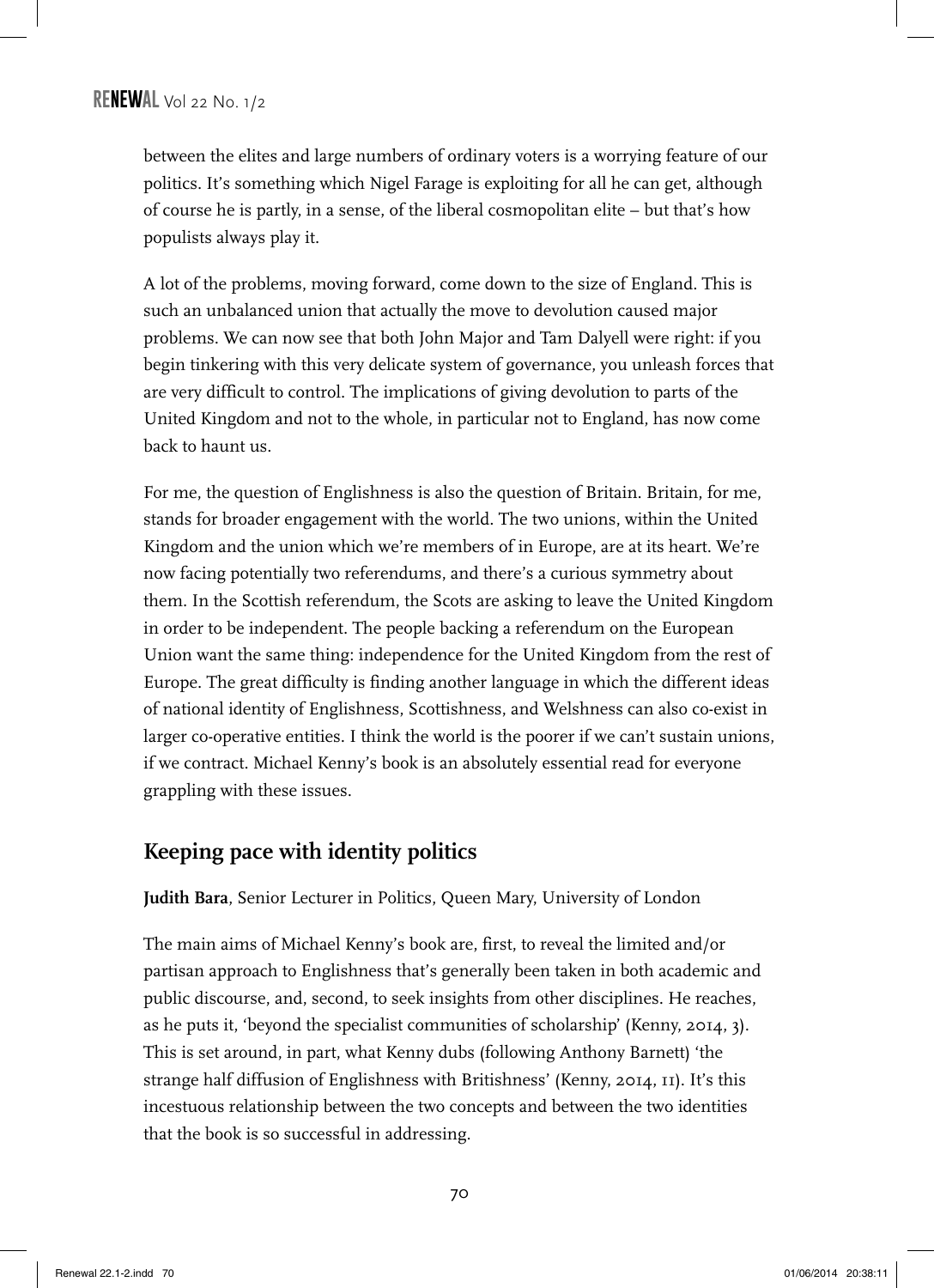Furthermore, the analysis shows the limitations of a number of stereotypical views that we find in public discourse: first, that Englishness is the prerogative of the right, which of course it isn't; second, that it's a focus for identity that's meaningful only for white people – the empirical evidence here shows that it clearly isn't that – and, third, that populist Anglo-nationalism is a uni-dimensional phenomenon, as exhibited by its followers in the likes of the EDL, English Democrats, BNP, etc.

In academic inquiry, nationalism is often seen as related to class, or ethnicity, or culture, rather than as the product of a rich mixture of factors that vary across space and time. Moreover, academics have often seen nationalism as falling mainly within the purview of political theorists. Where it is treated empirically, it's often discussed in rather uni-dimensional terms relating to class, to ethnicity, or even geography. Kenny has been very successful in bringing these two traditions within political science together, as well as going beyond them.

Among the important theoretical discussions of national identity is Benedict Anderson's seminal work on imagined communities (1983). In this regard, the imagined community of English nationalists has often been seen as perpetually regressing, based on skewed misperceptions of or a desire to re-establish a former glory, whether real or mythical. Going beyond political science, the work of the sociologist Robin Cohen is commended by Kenny for not adopting a narrow perspective on nationalism. Cohen's work, which was published in 1994, includes several dimensions: class, territoriality, situation, and so on. He suggests very strongly that individual contexts provide a mix of factors and these lead individuals to their own particular interpretation of what it means to be British. Experience of relationships with other people is, thus, a crucial variable in our own consideration of how we see ourselves. Despite providing much-needed breadth to the discussion of what constitutes national identity in principle, Cohen's contribution to this debate nevertheless retains a strong focus on ethnicity and he doesn't stray much beyond talking about Britishness; he doesn't address English national identity. I looked at his index, and the only reference to 'English' is actually to the company 'English Electric'.

From an empirical perspective, many studies have concentrated not simply on discovering how people view themselves in terms of their national identity, but have tried to analyse this in terms of class and/or race and ethnicity. A very interesting subset of such empirical studies is the degree to which race and ethnicity interacts with national identity. For example, between 1997 and 2007, the British Social Attitudes Survey reported that the percentage of white people favouring the descrip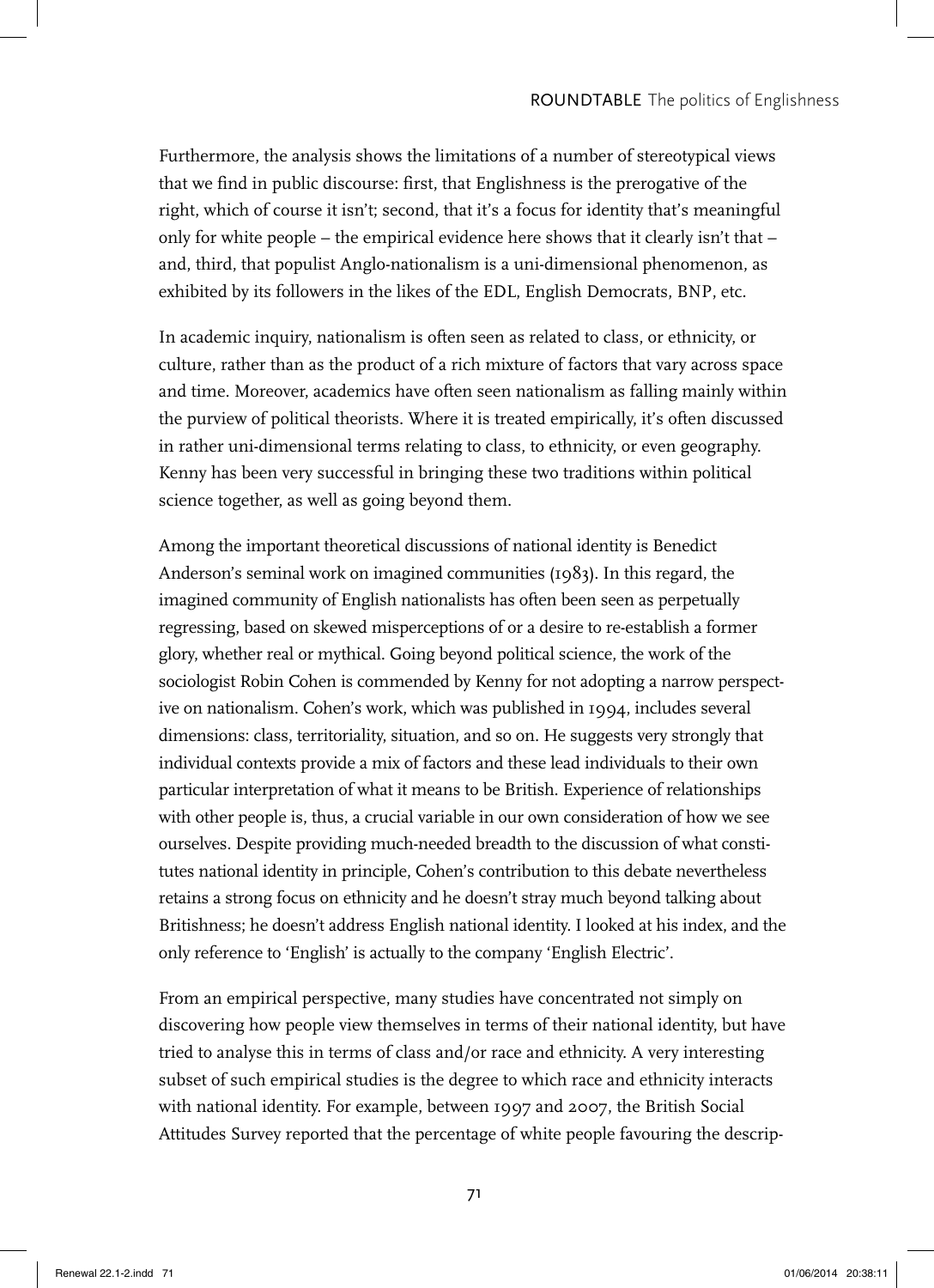tion of themselves as 'English' has risen from 35 per cent to 44 per cent, whereas the figure for black ethnic minorities was exactly the same in 1997 as it was in 2007, and that was 5 per cent.

The danger  $-$  and I speak as an empiricist here  $-$  of focusing too much on statistics lies in what this comparison doesn't show, because if you look at moments in between 1997 and 2007, you find that in 1999 the proportion of black ethnic minorities describing themselves as 'English' rather than 'British' went up to 15 per cent, only to drop back again to 7 per cent in 2003. It doesn't take much imagination to discover why this might have been the case. At least 50 per cent of black ethnic minority people favoured 'British' identity throughout the decade investigated, but both empirical and anecdotal evidence suggests that there has been a change of sorts here. When asked about attachment to England in the British Social Attitudes Survey, for example, in 2006 75 per cent of Black Caribbeans identified with or had an attachment to England and over 85 per cent of Asians did. Kenny cites the broadcaster George Alagiah giving voice to this sort of sentiment, when Alagiah stated that he and his family, 'now called England home, because this is the place where we grew up and where we are most comfortable' (Kenny, 2014, 104). That's still some way from saying that they are English, or that England is the focus of their national identity.

Another observation to emerge from Kenny's work is the absence of England from some of the key discussions of national identity within the UK which focus essentially on the nature of Britishness. We've already heard that it's a feature which seems to have infected efforts by prominent politicians and governments over the years; in addition to Brown's Britishness we had Blair's Cool Britannia. That might not have been seen as quite such a failure, but it wasn't a roaring success either.

Many years ago, I attended a seminar on the subject of national identity given by the former Plaid Cymru MP, now a member of the Welsh Assembly and the House of Lords, Dafydd Elis-Thomas. He argued that national identity was akin to an onion. An onion is composed of different layers, and he took out his passport to illustrate this. He said: 'I have three national identities.' There was no devolution at that time, but he was born in Wales, so that was his evidence for a Welsh identity. The fact that he was a citizen of the United Kingdom was attested by the fact that the United Kingdom authorities had issued the passport, and he was also a citizen of Europe, because this was one of the – at the time, fairly new – 'European' passports that we are all able now to enjoy.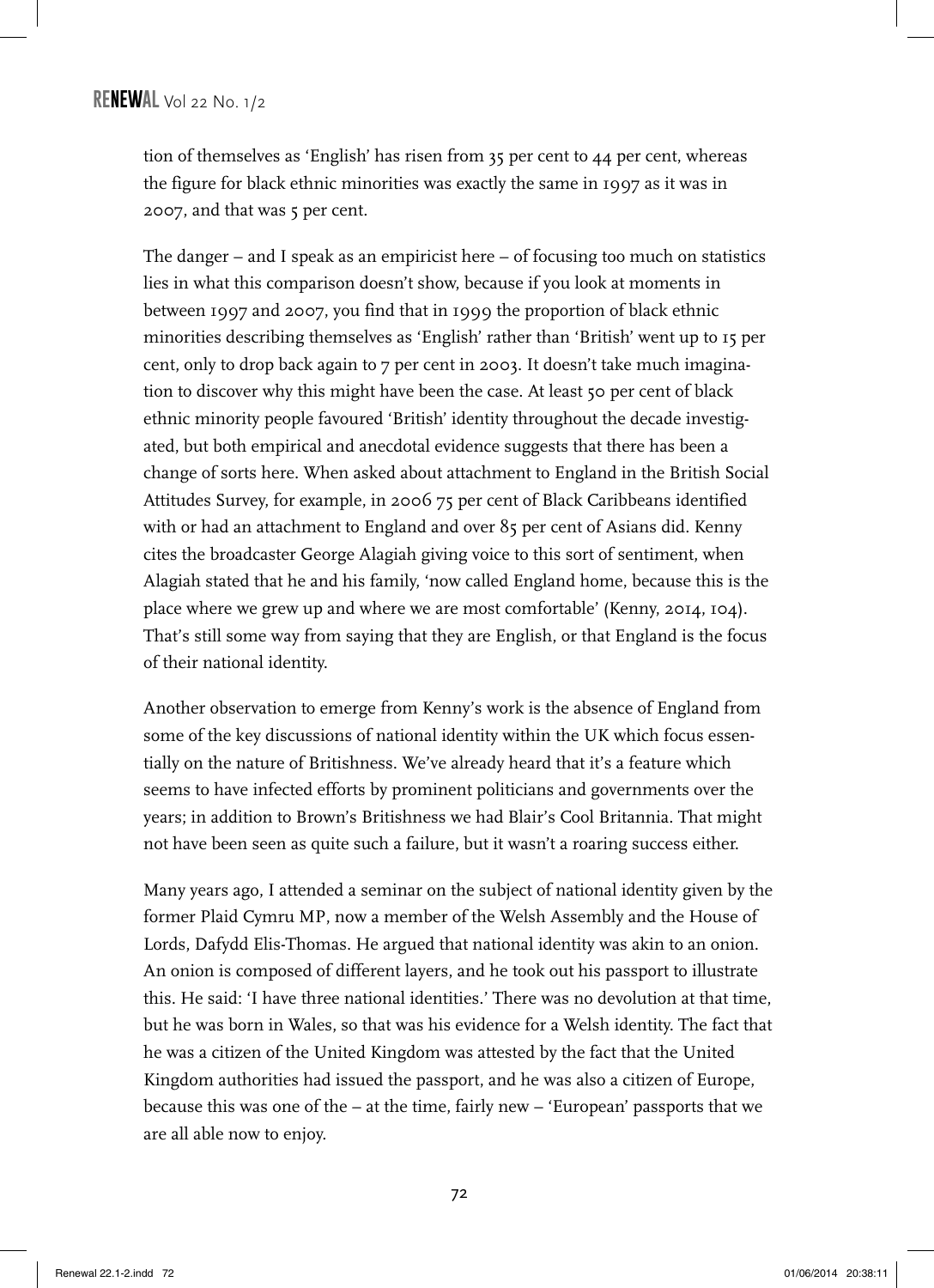In the light of the establishment of the devolved assemblies, a number of questions have emerged, although obviously Englishness, Britishness, and identity are not confined to the post-1990 or post-1999 period. The West Lothian question, or the English question, indeed, depending on how you look at it, has become much more pressing since the establishment of the devolved assemblies.

Personal identity politics, particularly in a post-materialist or post-modern culture, are seen increasingly as a basis for shaping views on a number of issues. These same views are also undoubtedly still shaped by factors such as class, race, or ethnicity, education, place of residence and so on. The field of play here increasingly encompasses culture in both its artistic and social anthropological senses. The exponential growth in the incursion of media, new and old, into people's lives informs the shaping of their views on their national identity. Often politicians, as well as academic observers, have not kept up with the pace at which this change has impacted on people, nor, as has been already pointed out, the pace that it might impact on frontline politics. Mainstream parties have certainly appeared disinclined to get to grips with such changes, be they a function of devolution or shifts in terms of how people view politicians and gauge their own sense of political efficacy. One thing is certain: after the referendum on Scottish independence, the parties will have to take stock, as things will not return to the status quo ante, whatever the outcome.

Michael Kenny has done us an enormous service: he has provided a scholarly, reflective and readable discussion, which serves well as a basis for the development of new types of study, encompassing both theoretical and empirical approaches. Of course, many questions remain unanswered and we don't necessarily have sufficient material available with which to answer them yet. Sometime in the future, when we do have that information, hopefully it will present him with an opportunity to look at this again.

# **Reply**

#### **Michael Kenny**

First, I want to say how grateful I am to all four commentators, particularly for the range of issues that they have raised. I will pick up on one issue that arose in each of these four contributions.

Nick Pearce makes a really important point about political leadership. Thinking about these issues in relation to political leadership opens up a different, crucial set of questions. The so-called English question is not just about providing a new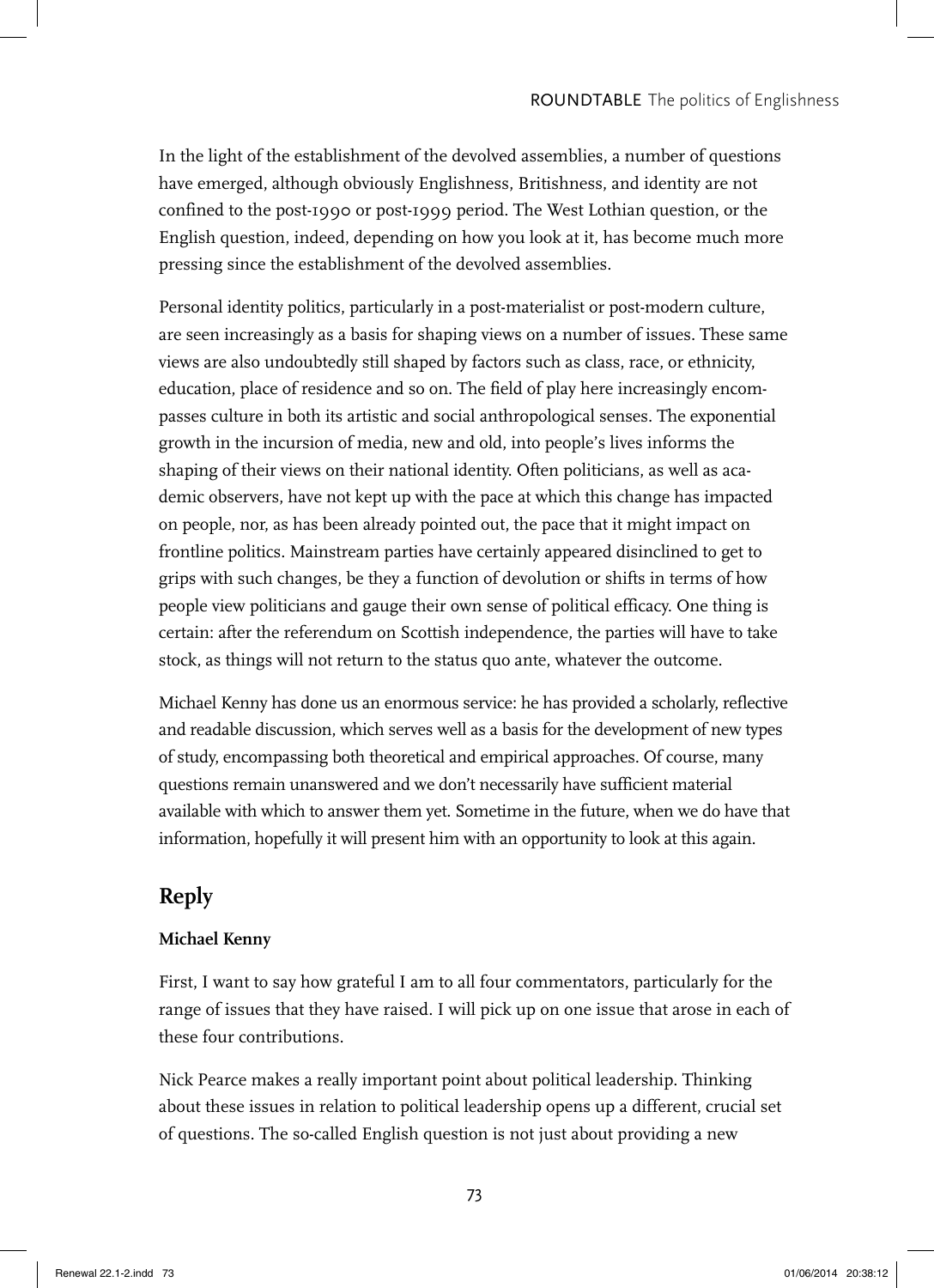settlement at the level of constitutional policy. Whilst the general thrust of the argument in the book is to say, 'there's been too little engagement from Westminster parties on this issue', I also think it needs to be said that it is incredibly difficult to do so because it's very easy to be perceived as inauthentic. It's so easy to get identity politics wrong. One of the real problems here is how to construct a politics that engages with Englishness that is not just about gestures, or things that feel showy or patronising. Nick Pearce's question, about what kind of political leadership is appropriate here, seems to me very pertinent therefore.

My sense is that leadership on this is going to have to come from beyond Westminster. England still has an extremely rich and dense civil society. We have lots of public institutions that exist at a certain distance from government. There is also the question of the role of the media and of institutions like the BBC in shaping cultural policy. There are lots of different forms of leadership that might well be shown in this area.

Matthew D'Ancona offered a fascinating set of reflections and I empathise with the biographical points he made. I want to underline one thing he said: it's very tempting to get lost in the exceptionalism in which Englishness is often shrouded – so perhaps we ought to be thinking about the degree to which Englishness is more typical than exceptional. The growth in English identity is, in fact, an instance of a wider trend towards people wanting to identify with communities of sentiment below the level of the state. They're doing so in part because of the shift in attitudes to globalisation, and on account of growing insecurity and inequality, at the same time as political elites seem evermore tied to the projects of multi-national alliances, and to forms of co-operation which require actions that go beyond the nation-state. I'm just stating a problem here: this is a fantastically difficult trend at this juncture for policy-makers to deal with.

Andrew Gamble raises a question that I leave hanging in the book but which I've wondered about a lot since writing it: what does this mean for Britain? What kind of British identity reflects the development in policy terms of a more decentralised union? What sort of collective identity might bind us together in a remodelled UK? My own view is that emphasising Englishness in the way I have leads me to think that we need to consider these questions of Britishness too. There are very few people who actually want England and Englishness recognised in a way that splits us up from the union. That view may grow, but I would estimate that it's only about 20 per cent of the English public who hold it now.